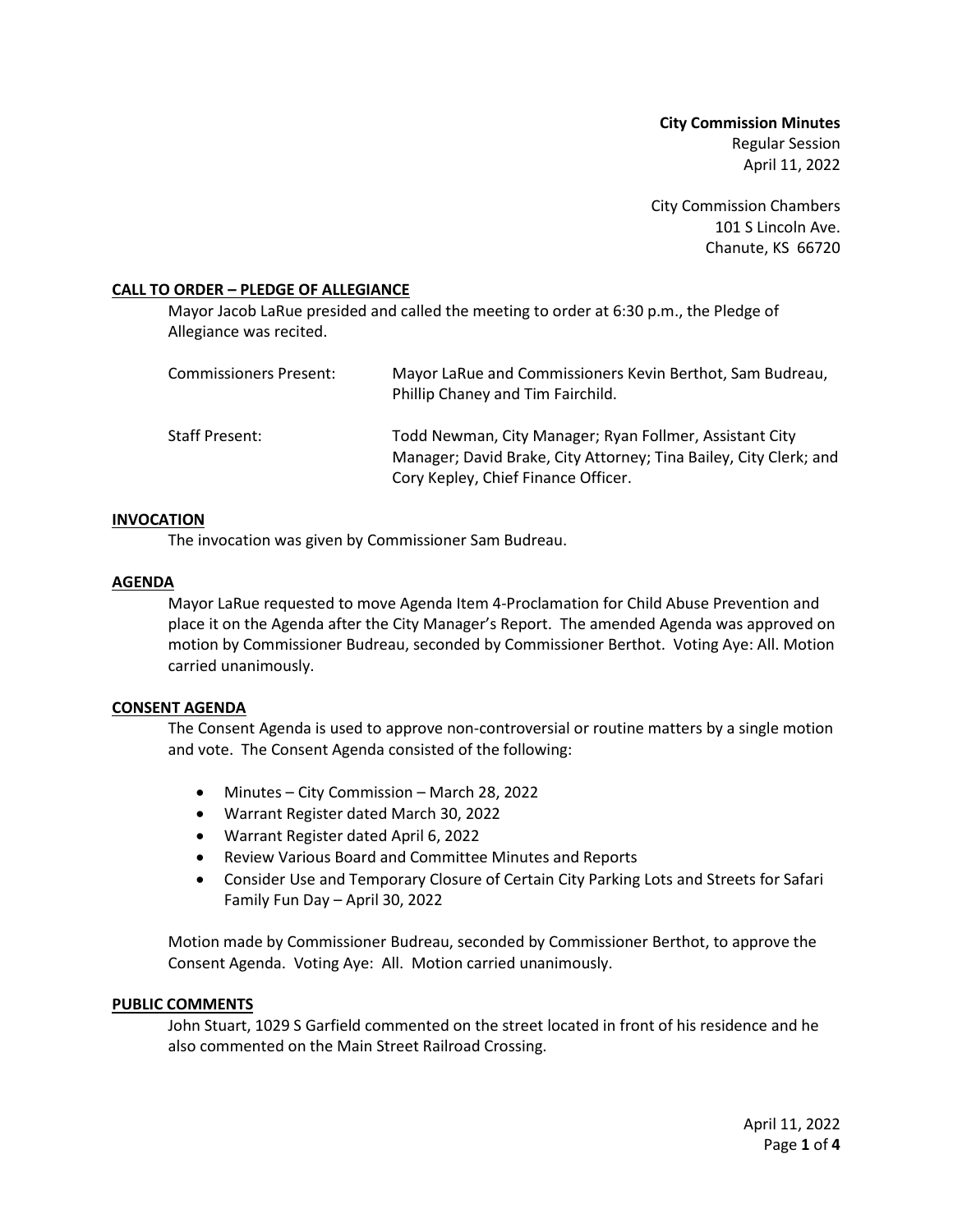#### **CITY MANAGER'S REPORT**

City Manager Todd Newman reported on the 2023 Budget Work Session Schedule.

# **PROCLAMATION**

# **CHILD ABUSE PREVENTION MONTH – APRIL 2022**

Mayor LaRue proclaimed April 2022 as Child Abuse Awareness and Prevention Month in Chanute. CASA and Hope Unlimited representatives accepted the proclamation.

# **NEW BUSINESS**

# **PROJECT UPDATE – 21ST & PLUMMER INTERSECTION**

The City of Chanute was awarded a Cost-Share grant from the Kansas Department of Transportation in the Fall of 2021. The Cost-Share grant was in the amount of \$780,000.00 for repairs at the 21st and Plummer intersection. These repairs will consist of curb and gutter, turning lanes, traffic signals, etc. The Mayor signed off on the KDOT Agreement on March 14, 2022, allowing City Staff to move forward with the official request.

TranSystems representative Shawn Turner provided an update on the 21<sup>st</sup> & Plummer Intersection Project.

General discussion was made. Comments were made by Mr. Turner and City Manager Todd Newman.

#### **APPOINT ONE MEMBER TO THE CHANUTE LAND BANK BOARD**

Currently the Chanute Land Bank Board has one board vacancy that shall be appointed by the City Commission.

The land bank board of trustees shall consist of a five (5) member board. Three (3) of the members shall be appointed by the City Commission and up to two (2) City Commissioners can be appointed. Two (2) members shall be appointed by the Chanute Regional Development Authority.

General discussion was made. Comments were made by City Manager Todd Newman and CRDA Executive Director Matt Godinez.

Motion made by Commissioner Chaney, seconded by Commissioner Fairchild, to appoint Commissioner Phillip Chaney to the Chanute Land Bank Board. Voting Aye: All. Motion carried unanimously.

#### **NEIGHBORHOOD REVITALIZATION APPLICATION - HASTINGS**

Hunter and Denise Hastings has submitted an application under the Neighborhood Revitalization Program. It has been verified that the property listed under the scope of the application, 111 East Main, parcel identification number 067-045-21-0-30-05-006.00-0 is within the scope of the city limits of Chanute. The application has been submitted and reviewed by the Neosho County Appraisers office along with the Neosho County Treasurer's office.

General discussion was made.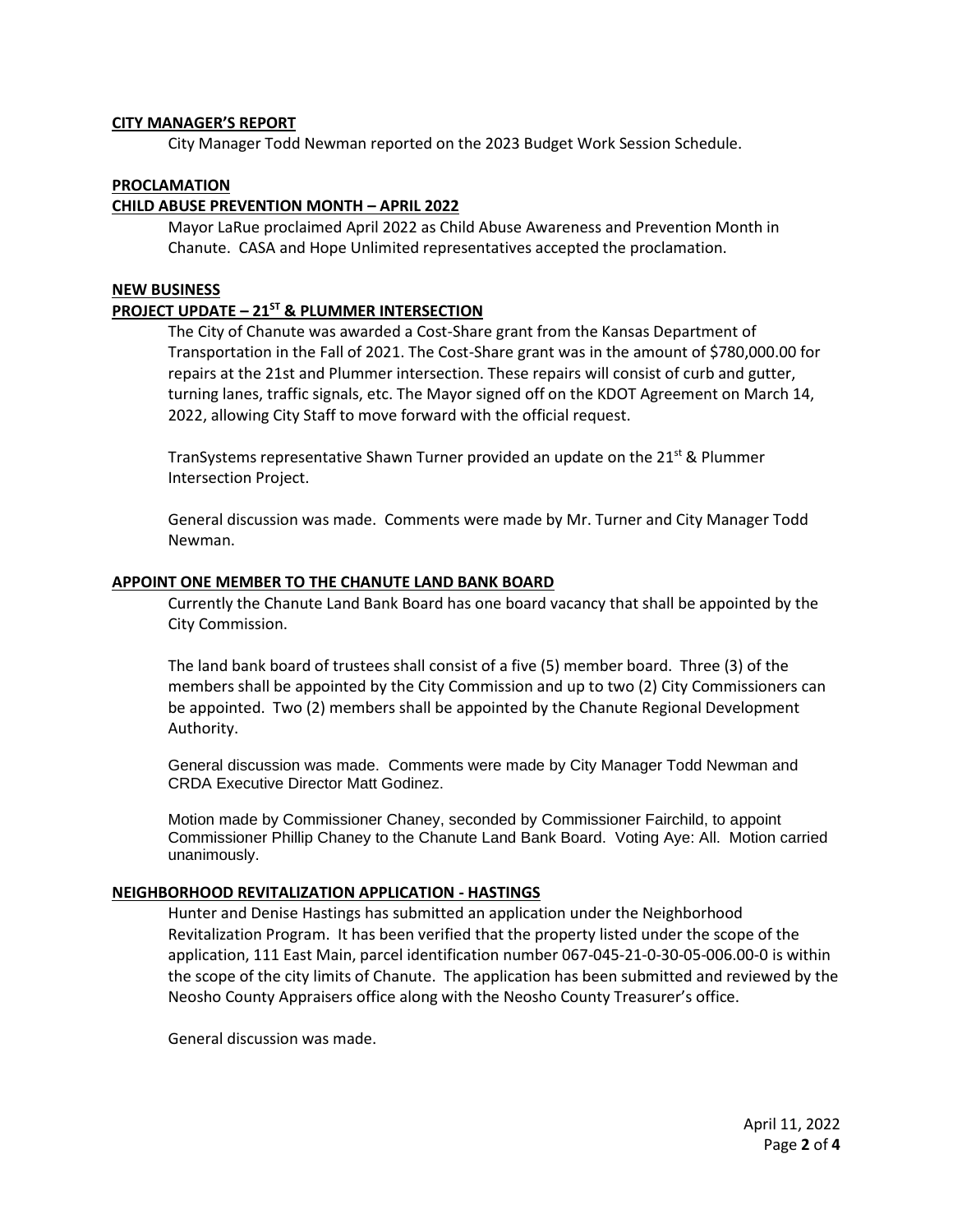Motion made by Commissioner Chaney, seconded by Commissioner Fairchild, to approve the Neighborhood Revitalization Application – Hastings, 111 East Main. Voting Aye: All. Motion carried unanimously.

# **DOWNTOWN REVITALIZATION COMMITTEE GRANT FUNDING**

The Downtown Revitalization Committee (DRC) received \$25,000.00 as an outside agency during the 2022 budget request. \$5,000.00 was to go towards beautifying downtown and the remaining \$20,000.00 was to be used for Downtown Business Grants. At DRC's April 5, 2022 regular meeting, the advisory board approved three downtown businesses.

Fire Escape has requested \$5,000 for additional glass doors to the main building entry in addition to the current main entry door. Howard Alger has requested \$3,760.63 to remove and install new windows and fix the front façade on the south face of showroom building. Lastly was a request for \$5,000.00 from Denise Hastings at 111 E. Main St. for tuck pointing to the front and back of the building. These three requests total \$13,760.63.

DRC City Commission Liaison Phillip Chaney provided a brief recap of this request.

General discussion was made. Comments were made by City Manager Todd Newman.

Motion made by Commissioner Budreau, seconded by Commissioner Berthot, to approve City staff to make payment based on the information received from the grant applications once work has been completed and inspected by Community Development. Voting Aye: All. Motion carried unanimously.

# **REQUEST FOR LANDFILL FEE ASSISTANCE – "GROOMER HAS IT"**

On behalf of Jason Martinez "Groomer Has It" owner, Chanute Regional Development Authority Executive Director Matt Godinez is requesting that the City consider assistance with landfill fees to lower his cost to demolish his building located at ½ West Main.

General discussion was made. Comments were made by CRDA Executive Director Matt Godinez and City Manager Todd Newman.

Motion made by Commissioner Chaney, seconded by Commissioner Fairchild, to approve the waiver of all landfill fees for the demolition of this project as presented and for the City to pay the State of Kansas Solid Waste Fee. Voting Aye: All. Motion carried unanimously.

# **PROPERTY RESOLUTION – 1222 SOUTH WASHINGTON PROPERTY RESOLUTION – 1703 SOUTH EDITH PROPERTY RESOLUTION – 1012 SOUTH SANTA FE PROPERTY RESOLUTION – 122 NORTH STEUBEN PROPERTY RESOLUTION – 420 EAST 14TH**

Motion made by Commissioner Fairchild, seconded by Commissioner Berthot, to adopt resolution declaring that the above properties are in violation of Chanute Municipal Codes and authorizing abatement of certain nuisances as presented. Voting Aye: All. Motion carried unanimously.